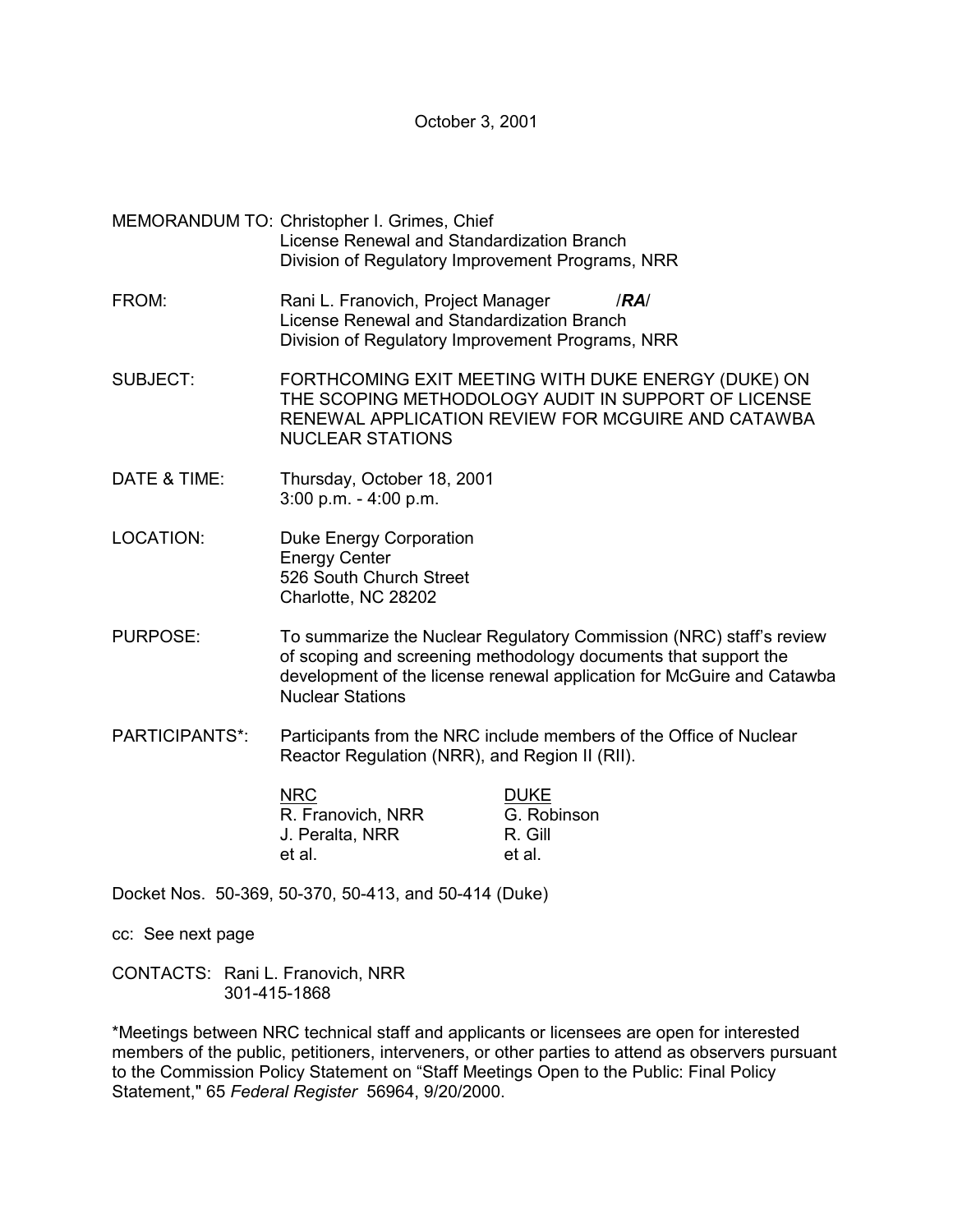- MEMORANDUM TO: Christopher I. Grimes, Chief License Renewal and Standardization Branch Division of Regulatory Improvement Programs, NRR
- FROM: Rani L. Franovich, Project Manager /*RA*/ License Renewal and Standardization Branch Division of Regulatory Improvement Programs, NRR
- SUBJECT: FORTHCOMING EXIT MEETING WITH DUKE ENERGY (DUKE) ON THE SCOPING METHODOLOGY AUDIT IN SUPPORT OF LICENSE RENEWAL APPLICATION REVIEW FOR MCGUIRE AND CATAWBA NUCLEAR STATIONS
- DATE & TIME: Thursday, October 18, 2001 3:00 p.m. - 4:00 p.m.
- LOCATION: Duke Energy Corporation Energy Center 526 South Church Street Charlotte, NC 28202
- PURPOSE: To summarize the Nuclear Regulatory Commission (NRC) staff's review of scoping and screening methodology documents that support the development of the license renewal application for McGuire and Catawba Nuclear Stations
- PARTICIPANTS\*: Participants from the NRC include members of the Office of Nuclear Reactor Regulation (NRR), and Region II (RII). NRC DUKE R. Franovich, NRR G. Robinson J. Peralta, NRR R. Gill et al. et al.

Docket Nos. 50-369, 50-370, 50-413, and 50-414 (Duke)

cc: See next page

CONTACTS: Rani L. Franovich, NRR 301-415-1868

\*Meetings between NRC technical staff and applicants or licensees are open for interested members of the public, petitioners, interveners, or other parties to attend as observers pursuant to the Commission Policy Statement on "Staff Meetings Open to the Public: Final Policy Statement," 65 *Federal Register* 56964, 9/20/2000.

## DISTRIBUTION:

See next page

DOCUMENT NAME: C:\Program Files\Adobe\Acrobat 4.0\PDF Output\October 18 01 Exit Meeting ~.wpd

| <b>OFFICE LA:DRIP</b> |                  | ME:RLSB:DRIP       | IRC:RI SR:DRIP    |
|-----------------------|------------------|--------------------|-------------------|
| <b>NAME</b>           | <b>IEGHviton</b> | <b>RLFranovich</b> | <b>I</b> CIGrimes |
| <b>IDATE</b>          | 10/3/2001        | 10/3/2001          | 10/ 3/2001        |

OFFICIAL RECORD COPY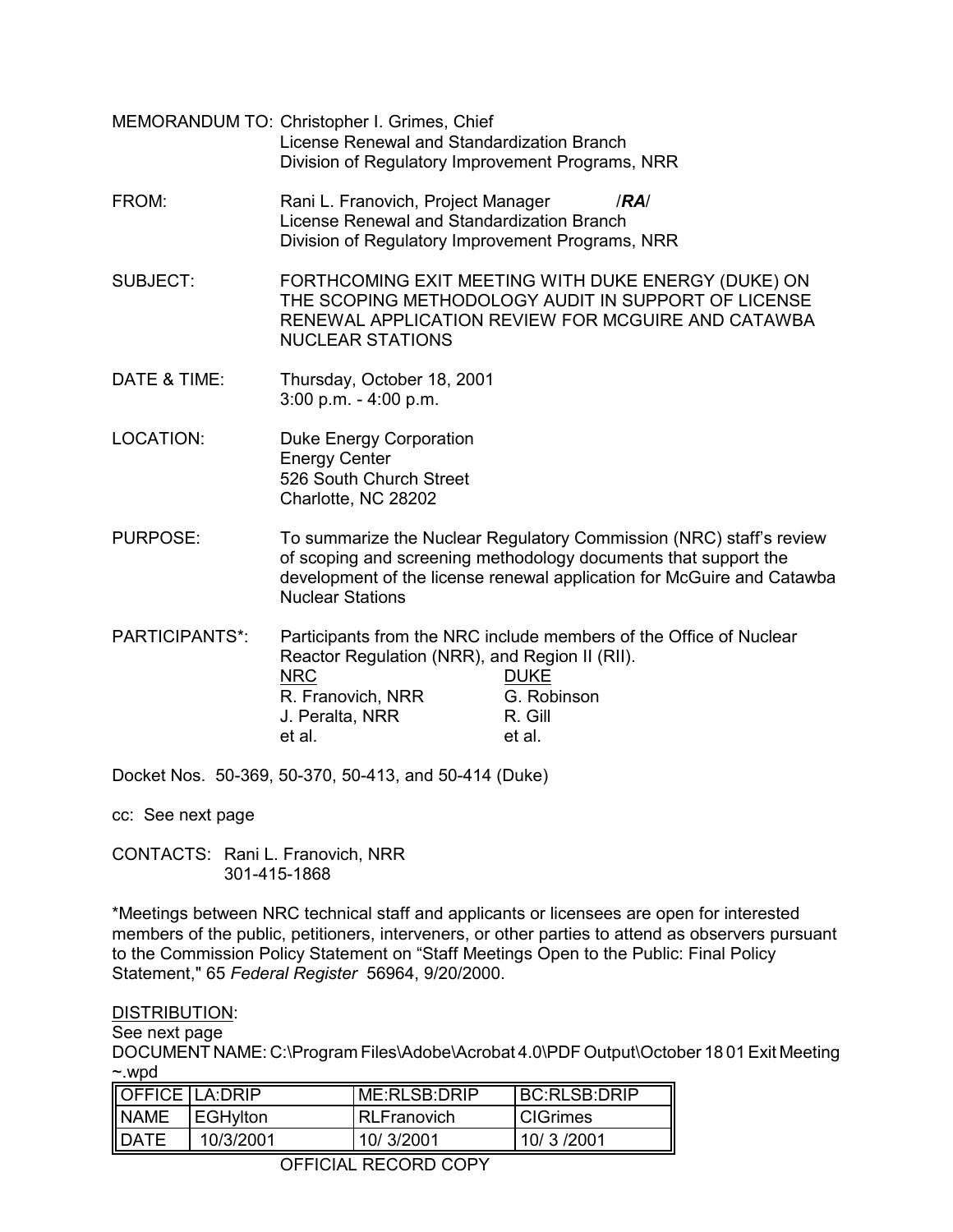## DISTRIBUTION:

**HARD COPY**

RLSB RF

E. Hylton

## **E-MAIL**:

- PUBLIC
- J. Johnson
- W. Borchardt
- D. Matthews
- C. Carpenter
- C. Grimes
- B. Zalcman
- J. Strosnider (RidsNrrDe)
- F. Eltawila
- G. Bagchi
- K. Manoly
- W. Bateman
- J. Calvo
- C. Holden
- P. Shemanski
- S. Rosenberg
- G. Holahan
- T. Collins
- B. Boger
- D. Thatcher
- G. Galletti
- B. Thomas
- J. Moore
- R. Weisman
- M. Mayfield
- A. Murphy
- W. McDowell
- S. Droggitis
- N. Dudley
- RLSB Staff
- -------------
- R. Martin
- C. Patel
- C. Julian
- R. Haag (RII)
- J. Wilson
- M. Khanna
- R. Elliott

## OPA

**PMNS** S. Bozin McGuire & Catawba Nuclear Stations, Units 1 and 2

Mr. Gary Gilbert Regulatory Compliance Manager Duke Energy Corporation 4800 Concord Road